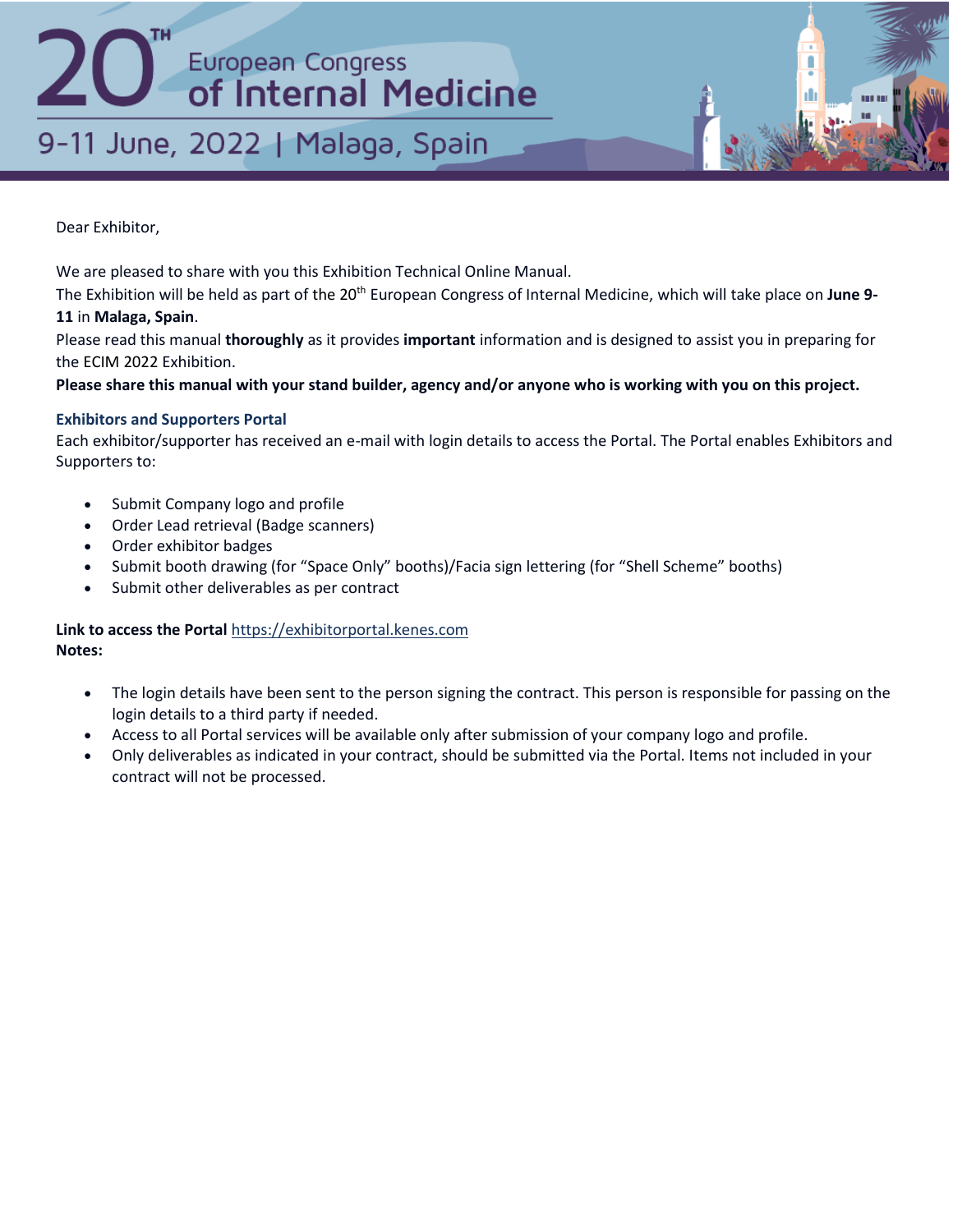9-11 June, 2022 | Malaga, Spain

## **Exhibition Time Table at a Glance (subject to changes)**

| <b>Exhibition Hours</b>         |                   |                                          |  |
|---------------------------------|-------------------|------------------------------------------|--|
|                                 | Wednesday, June 8 | $10:00 - 20:00$                          |  |
|                                 |                   | For space only stands                    |  |
|                                 |                   | $13:00 - 20:00$                          |  |
|                                 |                   | All stands including Shell Schemes       |  |
| <b>Exhibition Set-up</b>        | Thursday, June 9  | $09:00 - 13:00$                          |  |
|                                 |                   | All stands including Shell Schemes       |  |
|                                 |                   | 13:00-16:00                              |  |
|                                 |                   | <b>Decoration Only</b>                   |  |
|                                 |                   |                                          |  |
|                                 | Thursday, June 9  | 16:00 - end of Welcome Reception (20:30) |  |
| <b>Exhibition Opening Hours</b> |                   |                                          |  |
|                                 | Friday, June 10   | $10:00 - 17:00$                          |  |
| Dismantling / Breakdown         | Friday, June 10   | 17:30 - 23:00                            |  |

## **Important notes:**

- Timetable is subject to change.
- Empty crates and packaging materials must be removed after set‐up and no later than **Thursday, June 9 at 11:00.**

All aisles must be clear of exhibits and packaging materials to enable cleaning.

## **All exhibitors should be at their booths 30 minutes before the official opening hour.**

- Dismantling of the booths before the official hour is not permitted.
- It is the exhibitor's responsibility to dispose of all materials after dismantling. Any equipment, display aid or other material left behind after **Friday, June 10 at 23:00** will be considered discarded and abandoned. Any charges incurred for waste removal will be sent to the exhibitor.
- Please note that delegates will be in the Exhibition area to reach the Posters area which may be active before and after the Exhibition opening hours.
- Please do not leave any visible valuable articles at your booth. In addition, please consider hiring extra security for your booth before\after Exhibition operating hours if needed.

## **Welcome Reception**

You are cordially invited to the Welcome Reception held in the Exhibition Area on **Thursday, June 9, from 19:30**. Exhibitors are asked to please man their booths during the Welcome Reception in the Exhibition Area.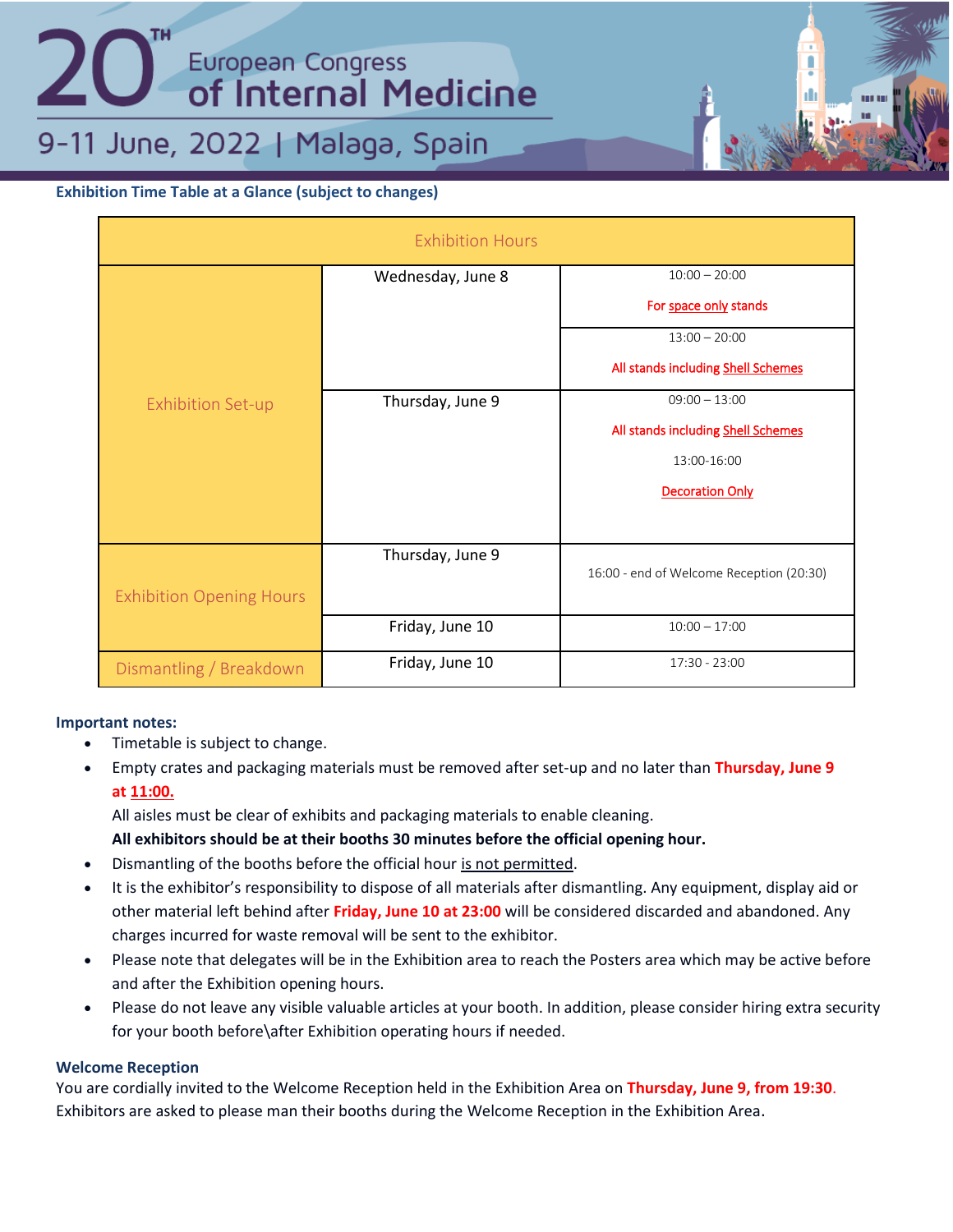## **Exhibition – Deadlines and Key Dates**

| <b>Action Item</b>                   | <b>Deadline</b>              | <b>Contact Person</b>                       |
|--------------------------------------|------------------------------|---------------------------------------------|
|                                      | As soon as possible          | Irina Sapir                                 |
| Hotel Reservation for Staff          |                              | isapir@kenes.com                            |
| Company logo and profile             | As soon as possible          |                                             |
| Booth design for approval            | Monday, 2 May                |                                             |
| (For 'Space Only' booths)            |                              |                                             |
| <b>Text for Fascia</b>               | Monday, 2 May                | Via Kenes Exhibitor's Portal                |
| (Shell Scheme booths only)           |                              | https://exhibitorportal.kenes.com           |
| Lead Retrieval Barcode Readers       | Monday, 2 May                |                                             |
| Order                                |                              |                                             |
| Extra Exhibitor badges               | Monday, 2 May                |                                             |
| <b>Furniture Rental/ Electricity</b> | Monday, 9 May                | <b>FORMAS</b>                               |
| order/Extras                         |                              | <b>Igor Coll</b>                            |
| Graphics/Signage                     | Monday, 9 May                | Email: igor@formas.com /                    |
|                                      |                              | proyectos@formas.com                        |
|                                      |                              | <b>Product Catalog: here</b>                |
|                                      |                              | <b>Order forms: here</b>                    |
| Daily Booth Cleaning                 | Monday, 9 May                | <b>Trade Fairs &amp; Congress Center of</b> |
| Catering                             | Monday, 9 May                | <b>Malaga</b>                               |
| Security                             | Monday, 9 May                | Tel: +34 952 045 500                        |
|                                      |                              | Email:                                      |
|                                      |                              | erequena.ext@fycma.com                      |
|                                      |                              | <b>Venues Rules &amp; Regulations here</b>  |
|                                      |                              | Venue services rates here                   |
|                                      |                              |                                             |
| Hostesses & Temporary Staff          | Monday, 9 May                | Enrique Suárez                              |
| Hire                                 |                              | enrique@bestwayevents.com                   |
|                                      |                              | Mobile: +34 629603735                       |
| Dedicated Wi-Fi / Internet           | Monday, 2 May                | Project Manager                             |
|                                      |                              | E-mail: ailieff@kenes.com                   |
|                                      | <b>Delivery Information</b>  |                                             |
| Door to Door Shipments               | Please contact MERKUR        | Merkur Expo Logistics                       |
| Airfreight Shipments                 |                              | Contact person: Ms. Irit Sofer              |
| Shipment via Warehouse               | Please contact Merkur        | Mobile: +972-52-8890129                     |
| Exhibition goods - Direct            | Subject to time slot- June 1 | E-mail:                                     |
| Deliveries to Congress Venue         |                              | irit.sofer@merkur-expo.com                  |
|                                      |                              | <b>Shipping Instructions</b>                |

ļ m

la la

un u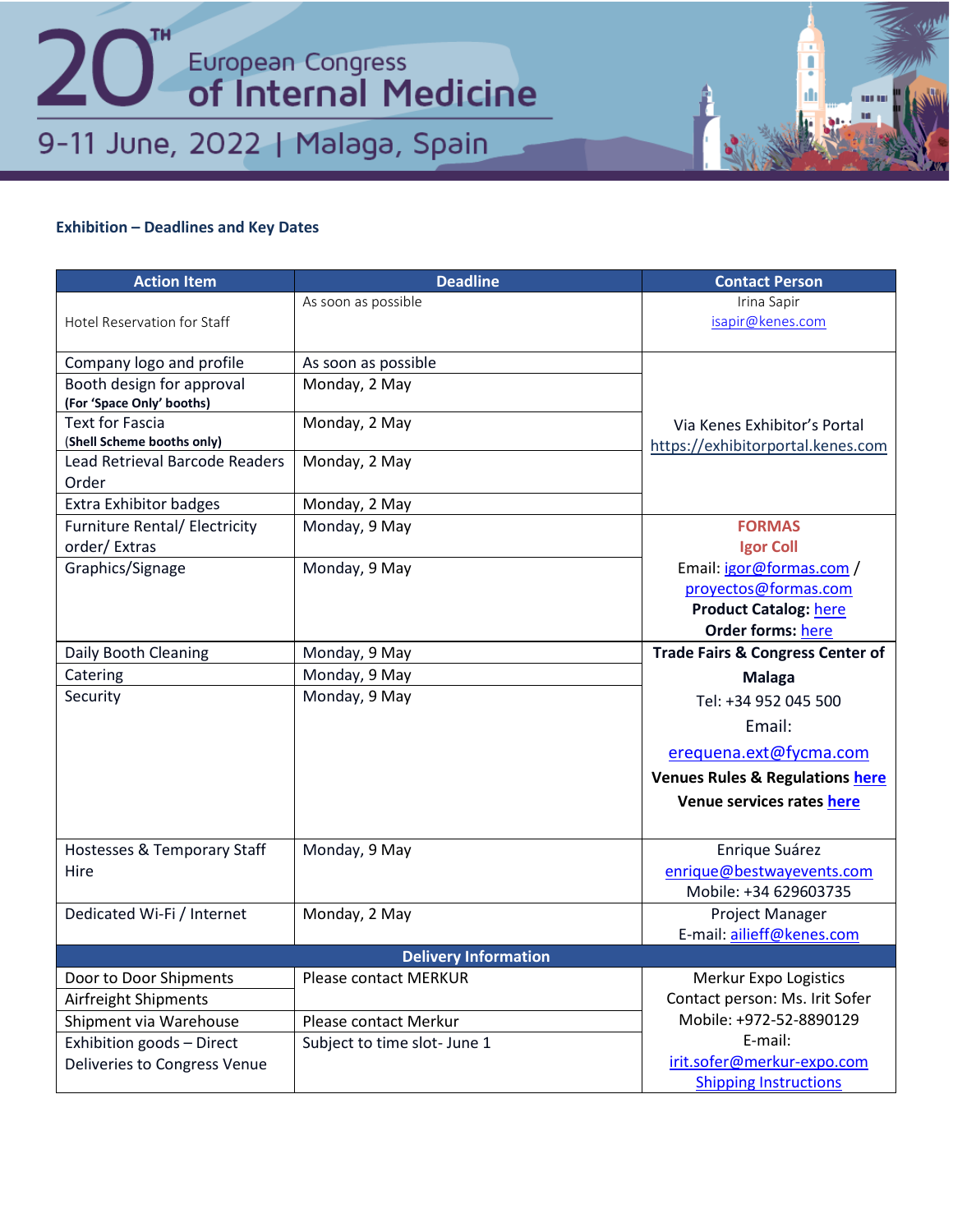## 9-11 June, 2022 | Malaga, Spain

## **"K-Lead" Application – Barcode Scanner Application**

Lead Retrieval systems are a helpful tool for receiving participants' contact information when they visit your booth. The information obtained by lead retrieval system enables Exhibitors to enhance their database by securing valuable leads for further marketing and communication.

We are pleased to offer you the "K-Lead" Application: exhibitors can download the "K-Lead" app onto their own smart phone or tablet and transform their device into an instant, easy lead retrieval system and capture participants' full contact information with a quick scan of their badge.

The advantages of the "K-Lead" application:

- Effortless process using registration badge barcode.
- Allows to immediately view the leads information.
- Ability to insert exhibitor's comments for each lead.
- Application is available for download from Apple store or Google play: "K-Lead App".
- Cost per unit EUR **400** (excluding 4% credit card charges fees, excluding VAT if applicable)
- Cost per app+ device EUR **600**

**The Application should be installed on your company/personal device (tablet/smart phone).** Operational information will be sent in due course.

To order "K-Lead" Application, please access the Exhibitor's Portal [https://exhibitorportal.kenes.com](https://exhibitorportal.kenes.com/) **Deadline**: **9 May**.

## **Please note:**

- In accordance with the **general data protection regulation** (GDPR), Kenes Group has updated its privacy policy. You can view our updated privacy notice [here.](https://web.kenes.com/klead/PRIVACY/KI.html) Kenes will not share delegate's personal data with third parties without their consent. Please note that similarly to sharing a business card, presenting delegate badge for scanning at exhibition booths or industry symposia constitutes an expression of consent to share their personal details with the
	- company that is scanning their badge so that it may contact them in the future.
- Barcodes on delegate's badges contain contact information as supplied by the delegate or the agency responsible for the registration process of the delegate. We regret that in some cases, as when group registration is completed by a company, we may not be in possession of the full contact details.
- In addition, please note that neither Kenes Group nor the Organizing Committee is responsible for the content of the information.
- Mini Scanners devices are available for Symposia **only**.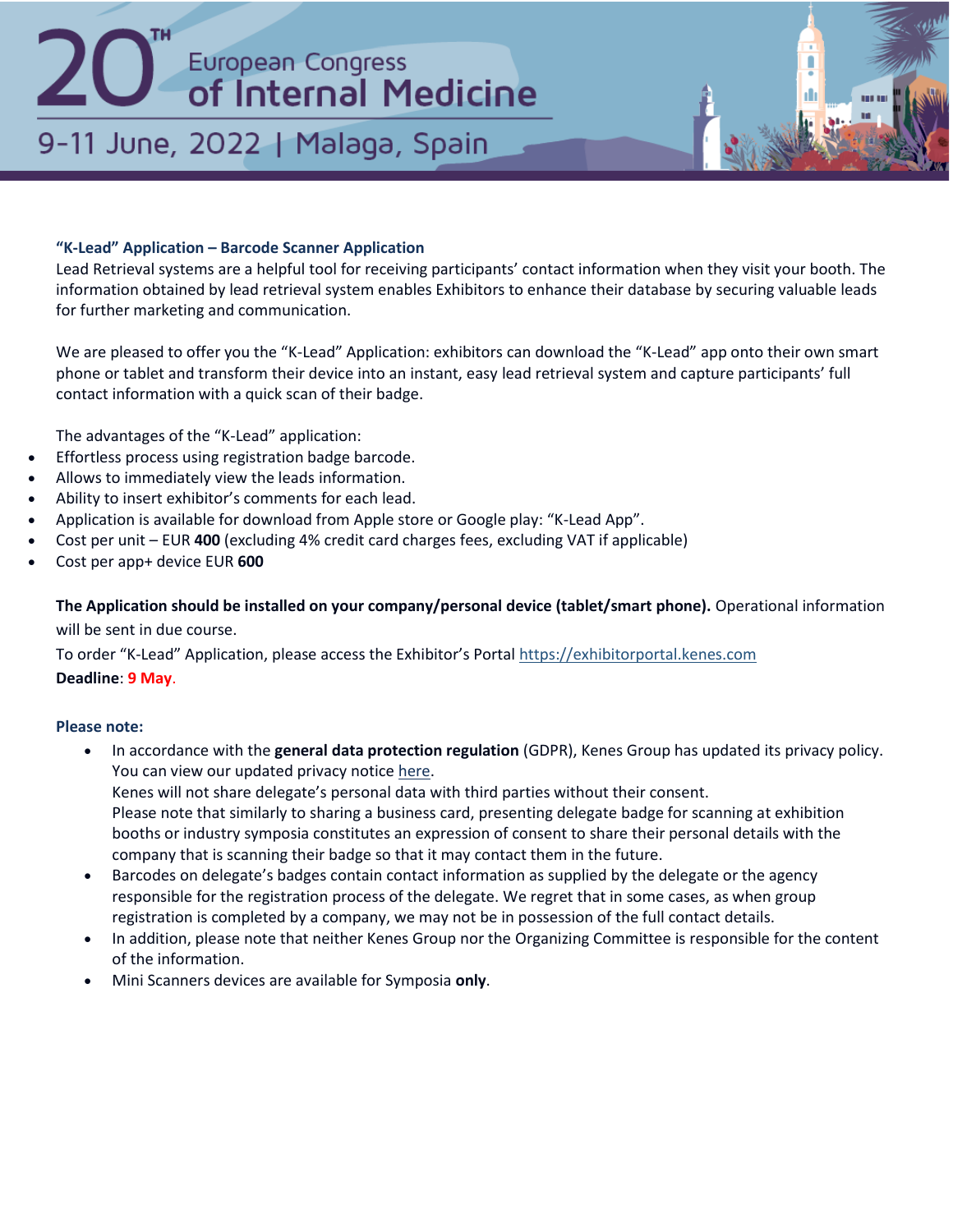## European Congress<br>
of Internal Medicine 9-11 June, 2022 | Malaga, Spain

## **Exhibitor Badges**

- Each exhibiting company is entitled to free exhibitor badges. The amount of free exhibitor badges is stated in your contract and determined by your booth size. Two exhibitor badges will be given for the first 9 sqm booked, and one additional badge for each 9 sqm thereafter.
- Exhibitor badge allows access to exhibition area only and includes lunch, refreshments and welcome reception. excluding sessions which require separate registration/payment (if applicable). E
- Exhibitors with an Exhibitor Badge are not eligible to receive CME/CPD credits and will not appear in the World Map feature (List of participants).
- Exhibitor badges will be personalized i.e., they will include the name of the badge holder as well as the country and company name. You will be contacted in due course to submit the list of individual names.
- Exhibitor badges can be collected at the registration desk onsite during registration opening hours (they will not be mailed in advance).
- **Additional exhibitor badges** may be purchased online through the Exhibitor's Portal, at the rate of **EUR 175** per badge.

Notes:

- Deadline for ordering additional exhibitor badges via the exhibitor portal: **9 May**  Please make sure that your company profile has been submitted via the Exhibitor's Portal *before* placing an order.
- All company representatives are required to wear exhibitor badges to access the Exhibition. Company representatives not wearing their badges will not be allowed to access the Exhibition. Exhibitor badges are for the use of company personnel manning the booth and should not be used to bring visitors to the Exhibition.\

## **Access During Set-Up & Dismantling**

Booth contractors and staff must wear service passes during the entire set-up and dismantling period. Service Passes are free of charge and may be collected from the Exhibition Manager Desk on-site.

## **Exhibition Floor Plan & List of Exhibitors**

The floor plan has been designed to maximize the exhibitor's exposure to the delegates. For most updated floor plan and exhibitor's list please clic[k here](https://apps.kenes.com/floorplan/#/congress/ECIM22)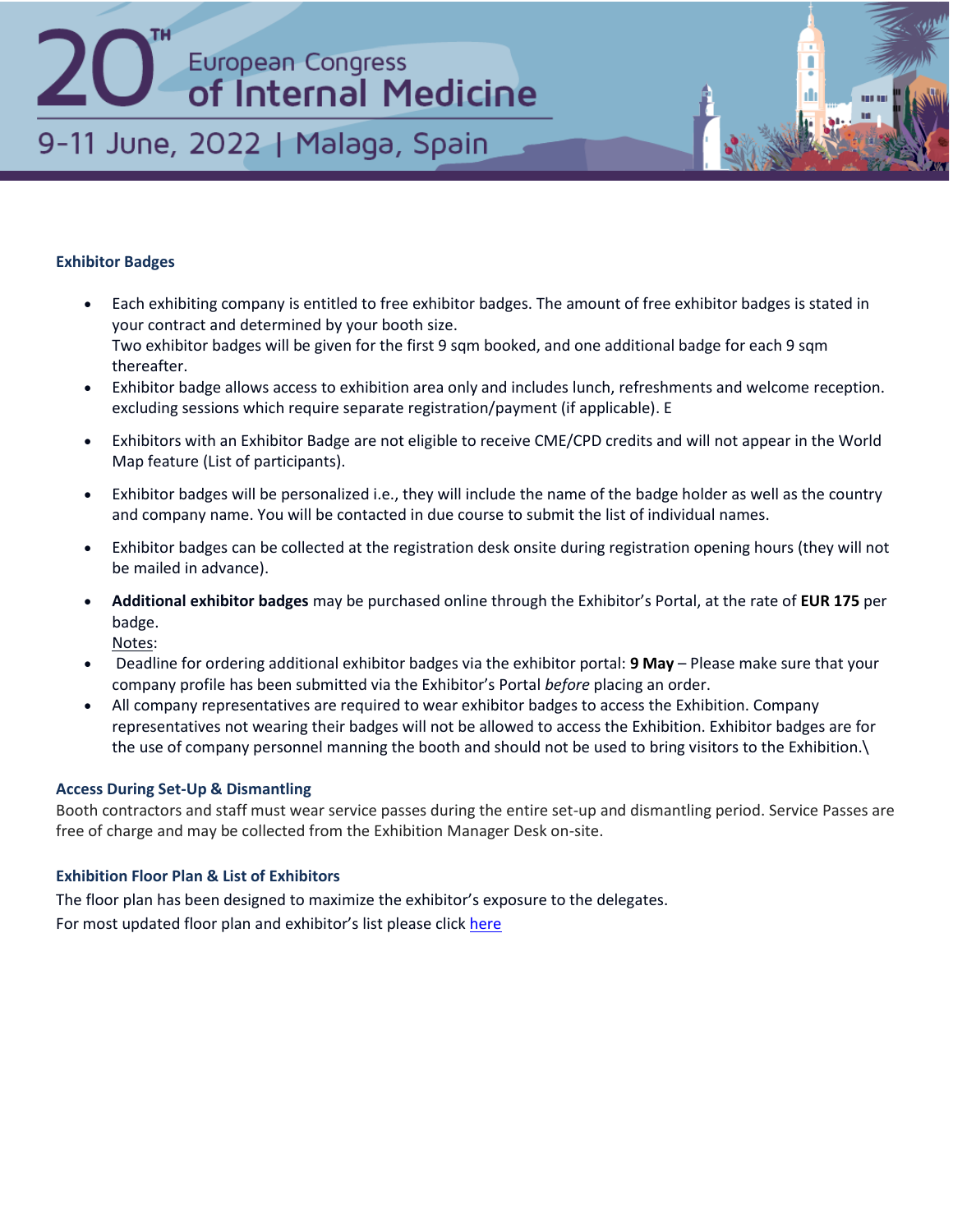9-11 June, 2022 | Malaga, Spain

## **Venue**

**Trade Fairs & Congress Center of Malaga** Tel: +34 952 045 500 Email: [erequena.ext@fycma.com](mailto:erequena.ext@fycma.com) **Venues Rules & Regulations [here](https://efim.org/ecim2022/wp-content/uploads/2022/03/Regulations-and-General-Terms-and-Conditions-fo-Participation-in-Events.pdf) Venue services rates [here](https://efim.org/ecim2022/wp-content/uploads/2022/03/Services-Rental-Rates2021.pdf)**

## **Exhibition Hall**

The exhibition will be held in **the Multipurpose Room,** which is located on the ground floor, Level P0. [Click](https://fycma.com/catalogo/multipurpose-area/?lang=en) for hall visuals.

## **Floor**

Floor type: Marble Maximum floor load: 300kg/m2

## **Build‐Up Height**

The **maximum** building height for the top of all elements **is 3.2 meters** Shell scheme booths build up height is **3.11 meters**

Exhibitors who will have booths higher than the maximum permitted height will not be allowed to set-up their booths. Any part facing neighboring booths that is above 2.5m in height needs to be designed with neutral surfaces (white).

## **Ceiling Hangings / Rigging**

Ceiling Rigging is not permitted.

## **Raised Floor / Platform**

Please note that if your Booth has a platform kindly consider the following:

Due to accessibility regulations (IFYMA) every stand with a platform at a different ground level (height does not matter), is required to provide a 12cm wide ramp and an incline equal to or less than 7%. If the platform is only 2cm, it is allowed to lower it by means of a wedge, always not exceeding the square meters assigned to the stand.

Exhibitors who will have stands higher than the maximum permitted height will not be allowed to setup their stands.

Any part facing neighboring stands with mutual walls that is above 3.11 meters in height needs to be designed with neutral Surfaces (white).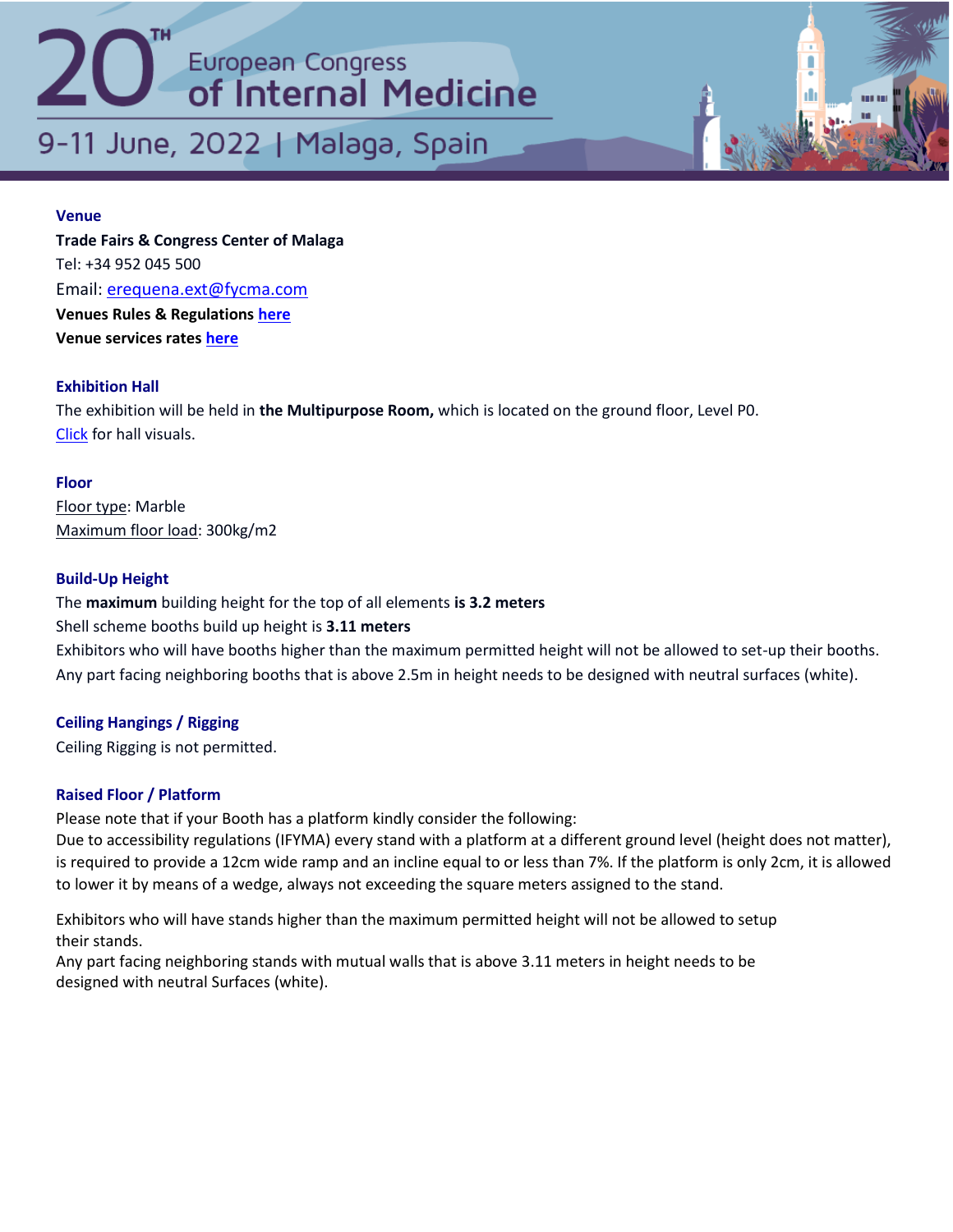## 9-11 June, 2022 | Malaga, Spain

## **Shell Scheme Booths**

To ensure the smooth and efficient installation and dismantling of your booth, the Formas has been appointed as the official stand contractor.

### **Shell Schemes which have been pre‐booked via Kenes include:**

- $\bullet$  3.11m-high lacquered aluminum structure (white-colored melamine panel
- Company name on Fascia board printed in standard lettering
- Spotlights (basic power supply is included)
- Blue carpet ( Dark Blue)

### **Shell Scheme booths do NOT include:**

- Furniture (should be ordered separately)
- Stand cleaning

## Supporting services can be ordered via the relevant supplier



**Electricity \ Daily Booth Cleaning \ Waste Removal \ Hostesses \ Security \ Plants & Flower Arrangements \ In-Booth Trade Fairs & Congress Center of Malaga** Tel: +34 952 045 500 Email[: erequena.ext@fycma.com](mailto:erequena.ext@fycma.com) **Venues Rules & Regulation[s here](https://efim.org/ecim2022/wp-content/uploads/2022/03/Regulations-and-General-Terms-and-Conditions-fo-Participation-in-Events.pdf) Venue services rate[s here](https://efim.org/ecim2022/wp-content/uploads/2022/03/Services-Rental-Rates2021.pdf)**

\*Please note: Corner stands are provided with two open sides and fascia panel on each open side.











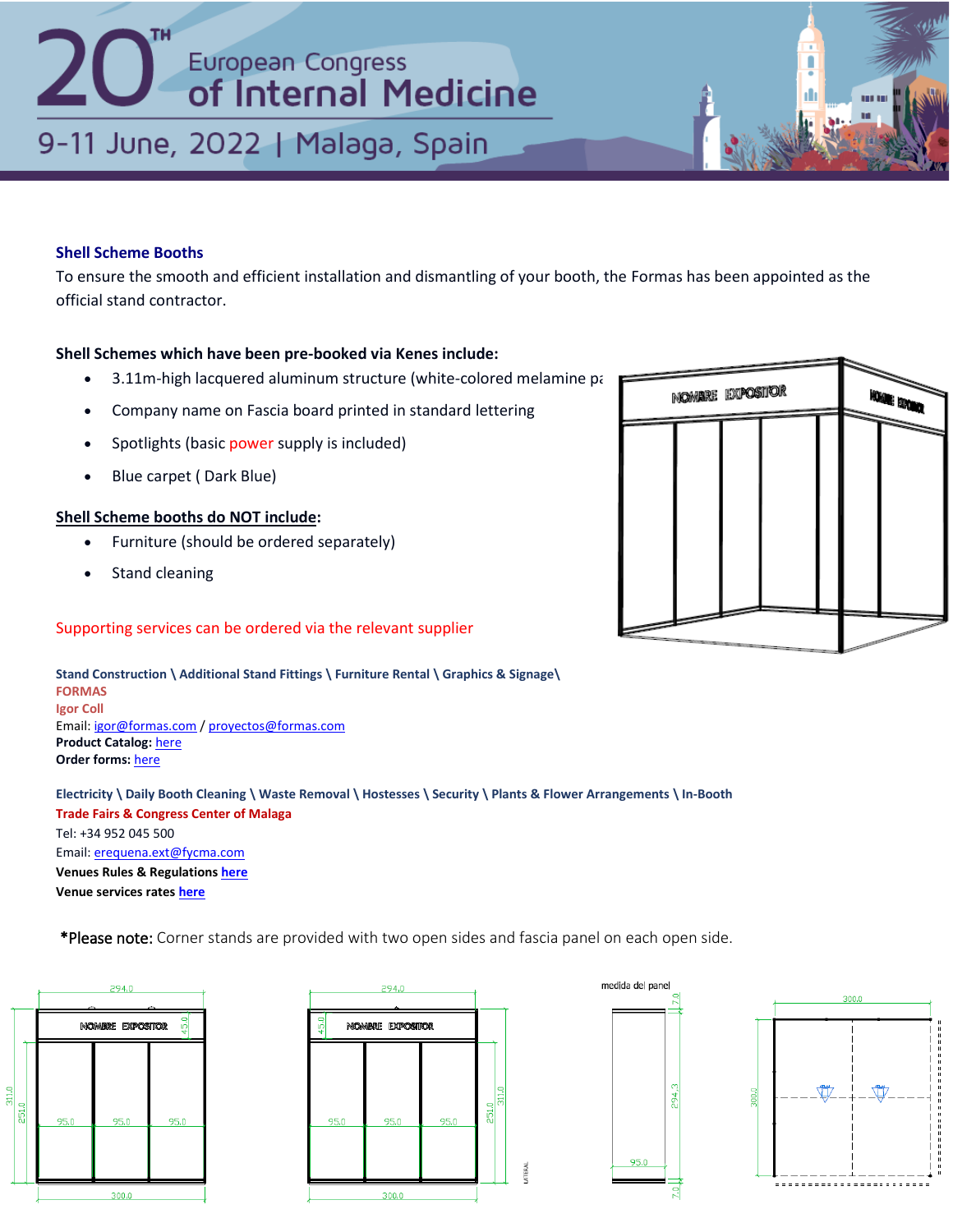## 9-11 June, 2022 | Malaga, Spain

\*Image shown is for illustration purpose only

## **Fascia Sign**

Please submit the company name for your fascia panel of the stand via Kenes Exhibitors Portal no later than

## Monday, May 9: [https://exhibitorportal.kenes.com](https://exhibitorportal.kenes.com/)

\*Note: 15 characters, including spaces, may be written on your fascia for everyone meter of fascia length. Except spelling, pay attention to the use of capital and under cast characters.

If your fascia text is not received by this date, we will provide you with a fascia title as per your company name submitted with your profile.

If you wish to print your logo on the board, instead of the name or in addition to the name, this can be ordered at additional cost via the official contractor.

## **Important Guidelines for Shell Scheme Booths**

- All basic shell scheme booth will be designed and built by Formas the official stand contractor.
- Exhibitors are not allowed to make any alterations to the structure of the booths or remove any integral parts from the booths. Exhibitors wishing to remove or change the location of any standard equipment within the booth should indicate clearly on the location plan and forward it together with clear instructions to the official stand contractor and the Exhibition Manager before **9 May.**
- No free-standing stand-fitting or display(s) may exceed a height of **3.11 m** or extend beyond the boundaries of your booth. This includes company names, advertising materials, flags and logos provided by the exhibitor.
- It is not allowed under any circumstances to cut, nail or drill into or through the walls, facia, floor or ceiling.
- Please do not use any adhesive products that may leave marks or cause damage to the panels and booth structure. **Booth must be returned in the same condition in which it was received. Any damage to booth structure will be invoiced to the exhibitor.**
- It is possible to use fishing line (nylon) to hang pictures etc.
- An exhibitor occupying a **booth at the corner** can request to close the additional side(s). If the official stand contractor and the Exhibition Manager is not being notified in writing before **Formas** – it will be assumed that the exhibitor will have opening on the additional side(s).
- A back wall of a booth (any booth type) cannot be used by other exhibitors.
- Shell scheme booths will be provided with a blue carpet If an exhibitor wishes to change the color of the carpet in the booth, additional cost may be incurred. Please contact Formas – the official stand contractor.
- Excess stock, literature or packing cases may not be stored on, around or behind booths, unless contained within a lockable storeroom.
- Exhibitors requiring additional equipment may contact the Formas the official stand contractor as per published deadlines (see section "*Deadlines & Key dates*").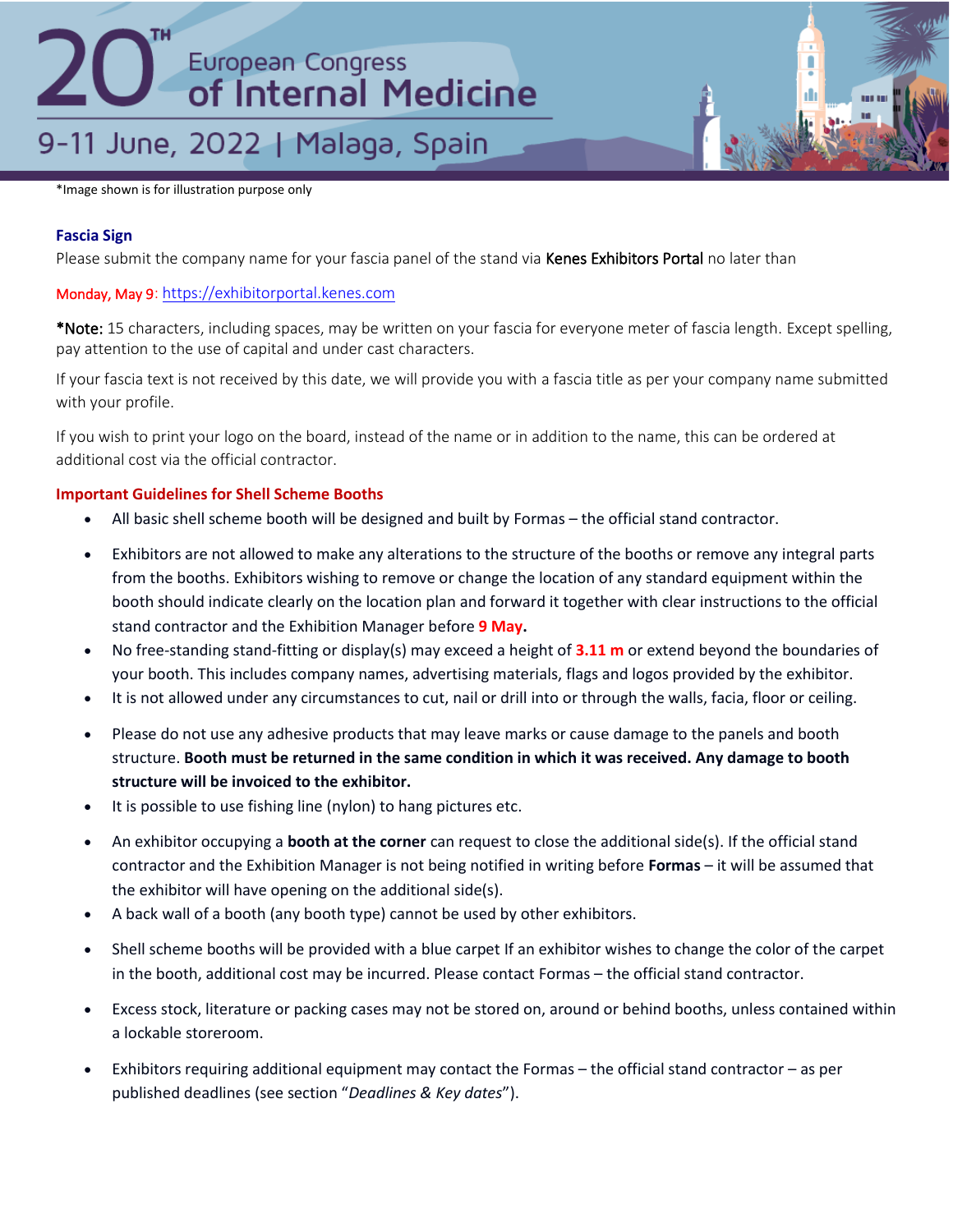## 9-11 June, 2022 | Malaga, Spain

## **Guidelines for Space Only Booths**

Exhibitors using independent contractors are required to submit the following for approval by **9 May.**

- A scaled drawing (scaled 1:200 DWG), including elevation views of the proposed booth to be built.
- Electrical connections a list of all appliances.
- Other utility connections such as water and drainage are subject to availability and must be checked with the Exhibition Manager prior to submitting the designs.
- The name and contact details of their construction company.

Please submit the files through the Kenes Exhibitor's Portal: https://exhibitorportal.kenes.com

## **Design Guidelines:**

- All exhibits are to be displayed to avoid blocking aisles, obstructing adjoining booths, or damaging the
- **Exhibitors are kindly requested to allow sufficient see-through areas that ensure clear views of surrounding exhibits. Entire sideway walls will not be approved**
- **Island booths** should be partly accessible on all "open" sides. Requests to be partially exempt from this rule should be submitted in writing to the Exhibition Manager.
- Construction finish must be perfect in all the booth's visible areas, including rear sides and ceiling (There are couple of points from which people might be able to view the exhibition from above as as they come up/down through the escalators)
- **Raised Floor/Platform –** please refer to section "*Hall Specifications and Important Technical Information*"
- Advertising on the boundary with other booths is prohibited.
- **Multilevel** structures are **not permitted**.
- Arches, bridges, or similar construction connecting two or more booths are not permitted
- The **maximum building height** for the top of all elements in the booths is **3m**.
- **Any part facing neighboring booths that is above 3.11m in height needs to be designed with neutral surfaces (white or grey).**
- A back wall of a booth (including shell scheme booths) cannot be used by other exhibitors.
- **Ceiling Rigging** is not permitted.
- Kindly note:
- The organizers will not approve booths that do not comply with the accepted standards until the necessary changes have been made.
- **Work cannot commence until the booth drawings are approved by the organizers.**
- **The used spaces must be returned to the FCYMA completely clear of all items and the Exhibition areas restored to their original state.**
- We recommend Exhibitors using independent booth contractors to include a **site visit** in the planning process to assure a smooth and well planned set up. Please contact the venue at: [erequena.ext@fycma.com](mailto:erequena.ext@fycma.com) to coordinate a visit.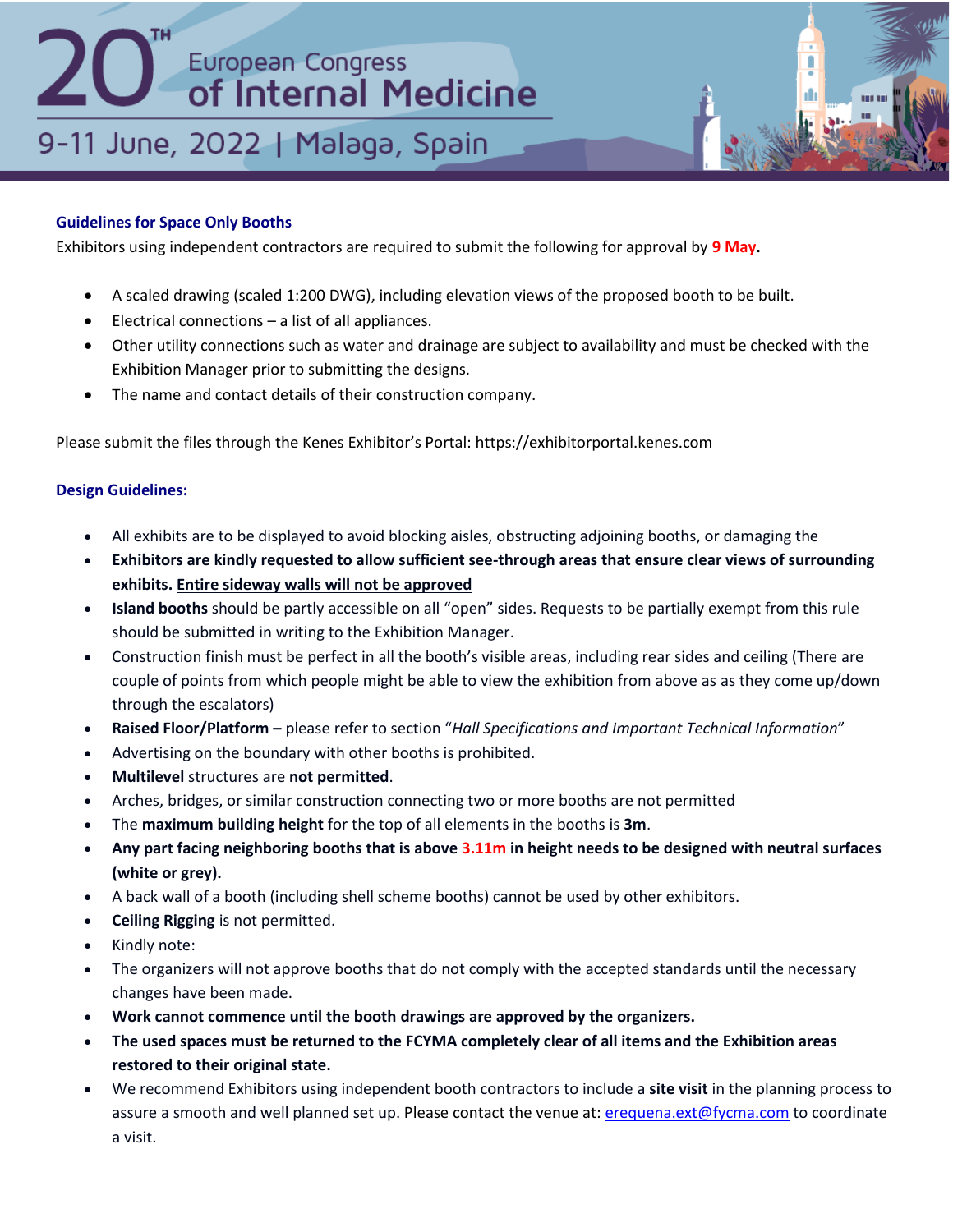## 9-11 June, 2022 | Malaga, Spain

## **Electricity and Electrical Installations for 'Space Only' booths**

All electric power supply to the stands will be provided by the official supplier- **IFYMA**, at a supply rate of 400 V between phases and 230V between phase and neutral.

FYCMA is not responsible for any supplies that may be required in continuous current or in any other condition of stability and continuity different from that of the general supply. These are the responsibility of the installer or user of the stand and will require prior authorization from management.

FYCMA may, at its discretion, limit the supply power when it has the potential to have a negative impact on other users or for reasons of overload and security of its own lines and facilities.

The users of the stands and facilities are required to maintain a power factor between 0.95 and 1. The electricity supply in the Trade Fairs and Congress Centre of Malaga depends on the electric company. FYCMA cannot be held responsible for any external fault or anomaly in this respect.

As a preventive measure, in case of supply failure, the exhibitor is obliged to ensure that their own facilities, products and machines are fitted with the appropriate security systems.

In the pavilions all electrical connections will be invoiced. Electricity consumption will be billed according to the amount of power contracted and according to the current general rate.

Electrical connections must be carried out by the installer of the stand, under the supervision of management. It will be done from the distribution point that FYCMA establishes for the best use of the network.

## **Rules for use of the installation**

The exhibitor is not permitted to make any modifications to the electrical installation of the stand and is limited to connecting their plugs to the sockets or connection points designated for this purpose by the installer. Adapters with multiple outputs, connected to a socket outlet, are not permitted.

The recharging of batteries or accumulators that can release flammable or toxic gases inside the are not permitted on the premises. Their presence on a stand will require authorization from management which must be obtained in advance. The exhibitor, their contractors and/or subcontractors will be held responsible for any damages arising from modifications to and improper use of the electrical installations.

## **Booth Services**

## **Cleaning**

• The organizers will arrange for general cleaning of the exhibition premises prior to the opening of exhibition and daily prior to opening thereafter (excluding exhibit booths and displays). For ordering daily stand cleaning, please refer to FYCMA, Esther Requena [erequena.ext@fycma.com](mailto:erequena.ext@fycma.com)

## **Internet & Wi-Fi**

• Wired internet and Wi-Fi connection may be ordered through Kenes. **Please contact the Exhibition Manager at** [ailieff@kenes.com](mailto:ailieff@kenes.com)

## **Important:**

- **Please be advised the Private Wi-Fi networks installations in the stand is not allowed.**
- **The Venue and the organizers reserve the rights to discontinue any activity which interfere with the hall Wi-Fi coverage.**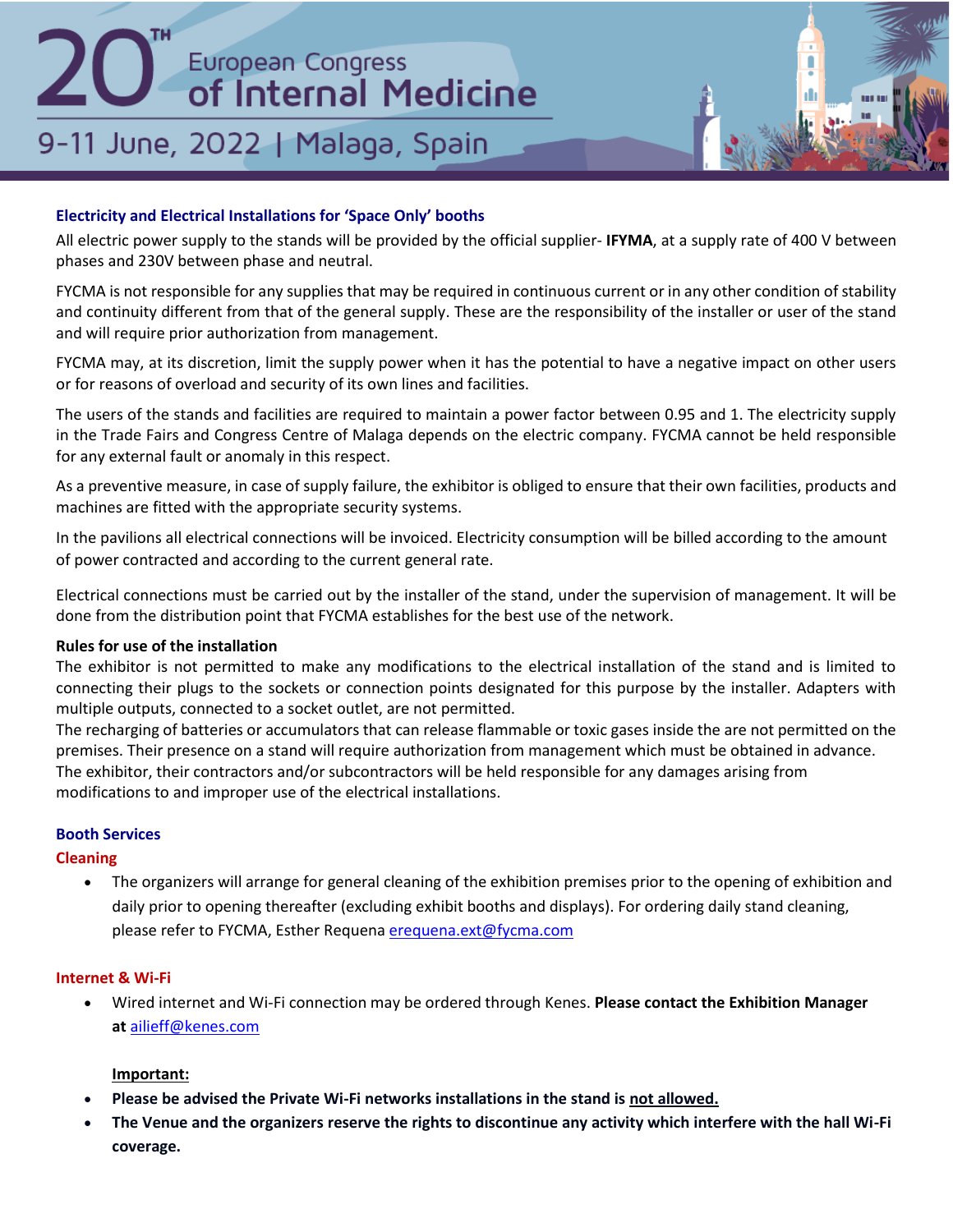## 9-11 June, 2022 | Malaga, Spain

• **The Venue and the organizers must be informed in advance when the stand has a platform as well as the scheduled set-up day and time due to internet foundation.**

Complimentary Wi-Fi will be provided by the congress during official congress days at most areas.

This public Wi-Fi connection is limited for basic web browsing or checking emails.

Should you have any internet-based feature/device/activity at your stand (for example: product demonstrations), we strongly recommend ordering a dedicated internet connection for your stand (wireless or wired connection) to guarantee a consistent internet connection inclusive of technical support.

Note regarding technical support: we will ensure that the service you purchased is functioning as it should, however we cannot troubleshoot or repair issues with client-provided equipment.

## **Security**

- Please do not leave any bags, boxes, suitcases, or any type of product unattended at any time, whether inside or outside the exhibition area.
- Neither FYCMA nor the organizers can accept responsibility for the security of the stands and their contents. FYCMA as well as the organizers are not liable for any possible loss, theft and/or damage occurred during the rental period of any private property or goods. Exhibitors are fully responsible for the security of their stand and equipment.
- If you wish to hire security for your stand, this can be done via FYCMA**.**
- •

## **Catering**

Food & Beverages service is an exclusivity of FYCMA. Exhibitors who wish to order food and beverages for their stand are welcome to do so directly with FYCMA.

## **Important:**

- It is not allowed to enter any kind of Food & Beverages including coffee machines from outside the venue.
- This exclusivity also includes all types of catering equipment such as coffee makers, juicers, popcorn machines, etc.
- The exhibitor must consider the space available on the booth to store and display the requested deliveries.

In case to have any other doubt about F&B please contact the organizers or FYCMA directly at [erequena.ext@fycma.com](mailto:erequena.ext@fycma.com) to avoid misunderstandings once the event stared

## **Waste Removal**

For ordering waste removal please contact the directly FYCMA at [erequena.ext@fycma.com](mailto:erequena.ext@fycma.com)

## **Storage**

The FYCMA has no storage facilities. Short-term storage of materials left over after assembly (empty boxes, crates, cases, palettes etc.) should be coordinated with *Merkur* team (payable service).

**Under no circumstances may packing materials of any kind be left in the aisles, on the stands, around or behind the**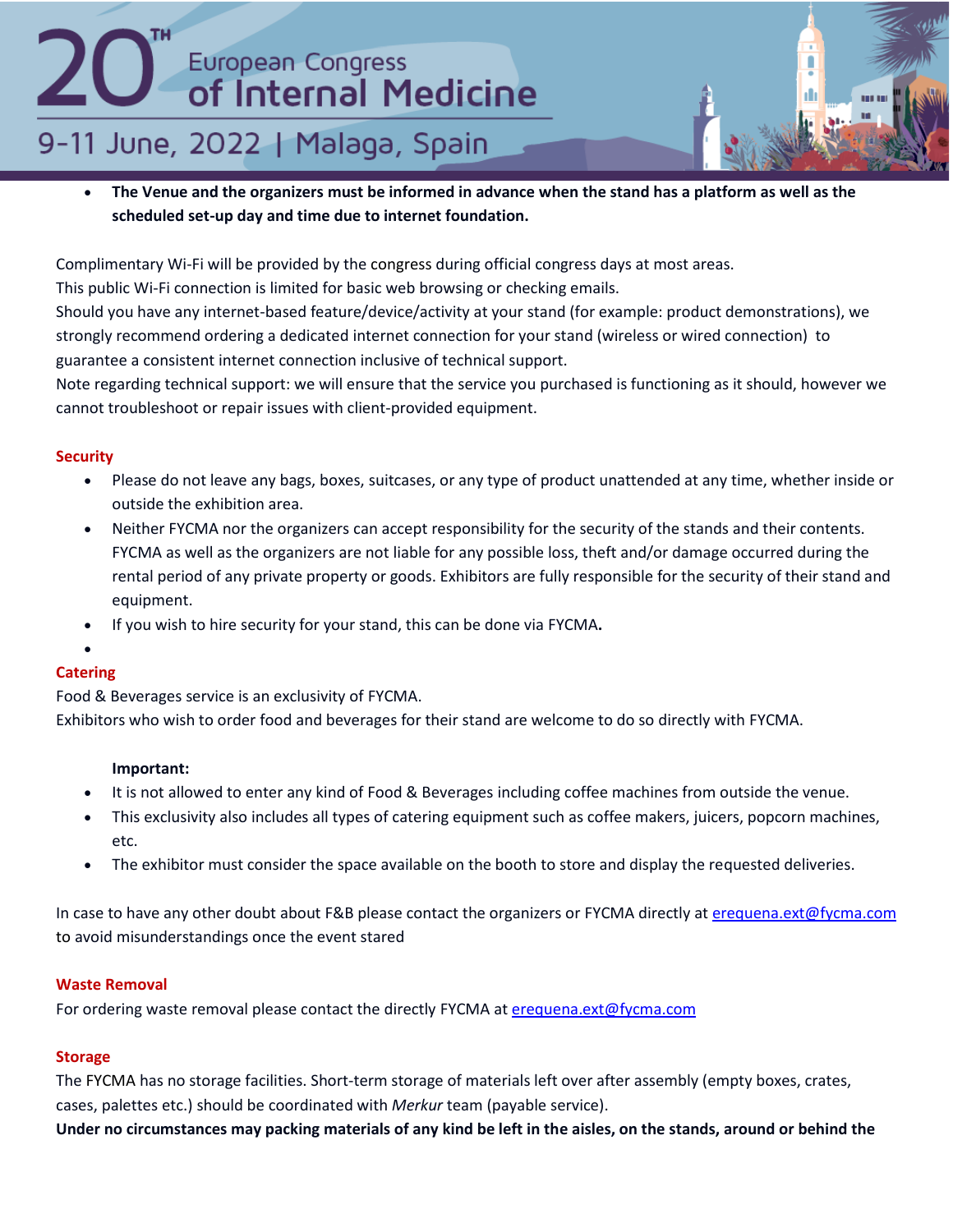## 9-11 June, 2022 | Malaga, Spain

## **stands.**

Please contact *Merkur* with information on sizes and number of parcels, size, and storage period.

**E-mail:** [irit.sofer@merkur-expo.com](mailto:irit.sofer@merkur-expo.com)

## **Shipments sent directly to the venue prior to the set-up period, will be refused by the venue.**

Once the event & dismantling are over, the FYCMA shall not be held responsible for the safekeeping and/or storage of any items left in the building. If the FYCMA takes care of the removal of these items, it will be charged to the exhibitor

## **Shipping Instructions**

Merkur Expo Logistics GmbH has been appointed the official forwarding agent this congress.

Merkur offers the following services: customs clearance, delivery to the booth, freight forwarding, manpower & trolleys for un-loading/loading during build-up and dismantling, storage of empty crates, transportation to and from the Exhibition Hall.

**For security, insurance, and efficiency reasons, Merkur Expo Logistics is the sole official agent to handle cargo inside the venue**.

**Booth builders are prohibited from using trolleys during set‐up and dismantling periods.**

## **Kindly note that Merkur the official agent is the exclusive agent for move in and move out of the venue.**

Exhibitors and booth builders are free to deliver their goods or to pick their goods up from outside the venue. Those who use their own facilities up to the venue are requested to coordinate their time schedule and unloading of their cargo into the venue with Merkur.

Contact information: Merkur Expo Logistics Contact person: Ms. Irit Sofer Mobile: +972-52-8890129 E-mail: [irit.sofer@merkur-expo.com](mailto:irit.sofer@merkur-expo.com)

**For shipping instructions and tariff, please click [HERE.](https://efim.org/ecim2022/wp-content/uploads/2022/03/ECIM-_22_MALAGA_SHIPPING_INSTRUCTION-.pdf)**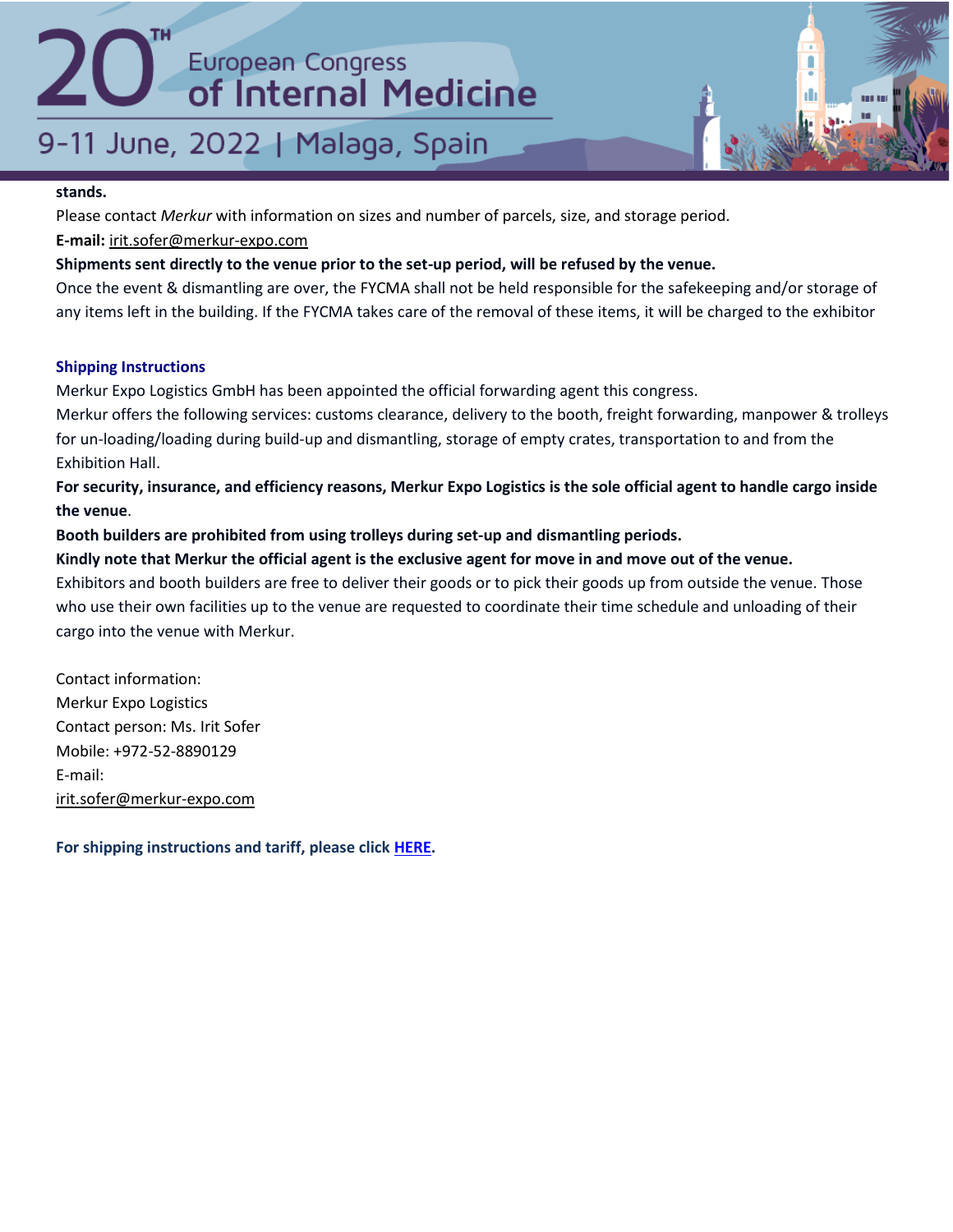## 9-11 June, 2022 | Malaga, Spain



**Rules and Regulations** -*Binding for all exhibitors and their subcontractors*

## **Children/Animals**

**No person under the age of 16 years can be admitted to the Exhibition, either during Build‐Up, Open Days or Breakdown. This rule also applies to Exhibitors' children and must be rigidly enforced to comply with the safety regulations of the exhibition. It is also not permitted to bring animals into Venue.**

### **Build-Up & Dismantling Period**

During the period of build-up and dismantling, it is prohibited to consume alcoholic beverages in the working area as well as to perform work under the influence of alcohol and drugs.

The Exhibitors and contractors are required to wear the necessary personal protective equipment such as safety footwear, protective helmets, eye protection, and hand protection required by the specific work activity.

### **Damage to the Building**

Exhibitors are liable for all damage caused to floors, walls, and pillars during the installation, Exhibition, and dismantling periods. No adhesive stickers and fixtures of any kind are allowed on floors, walls, and pillars.

### **Disposal of Material**

It is obligatory to collect and dispose of all material during the build-up or dismantling of the event. When the dismantling period is over, the exhibitor loses any right to claim losses or damage to property left behind. Any costs incurred by the venue in removing this property will be charged to the exhibitor.

### **Fire Regulations**

Booth material and fittings must be non-flammable or impregnated with fire-retardant chemicals. As a rule, easily inflammable synthetic substances, foam polyester, and no fireproof straw and reeds are prohibited.

### **Fire Insurance (compulsory)**

Exhibitors must be insured against fire.

### **Health & Safety**

It is the responsibility of the Booth holder to ensure the health, safety and welfare of all employees, contractors and visitors as far as is reasonably practicable throughout the event.

It is recommended that the Booth holders appoint a supervisor for the stand, with the specific responsibility for ensuring the health & safety of their staff and Booth builders. It is advisable that a Risk Assessment is completed for the Booth and submitted to the Organizer.

### **Hanging of Posters, Banners etc.**

Hanging of posters, banners or decals, stickers, or similar items, on the walls, floors, ceilings, or pillars within or outside the installations of the venue are not allowed.

### **Insurance (compulsory)**

While every reasonable precaution will be taken to protect the exhibitors' property while on display at the Exhibition, it must be clearly understood that the organizers, the management of the venue and the official contractors can accept NO liability for any loss or damage sustained.

You are also responsible for insuring against any legal liability incurred with respect to injury or damage to property belonging to third parties. In addition to this, you should protect your expenditure against Abandonment and Cancellation or curtailment of the event due to reasons beyond our control.

### **Liability**

Companies are responsible for all property damage as well as any loss or injury caused by their property, agents, or employees. Companies will indemnify the organizers against all claims and expenses arising from any damages.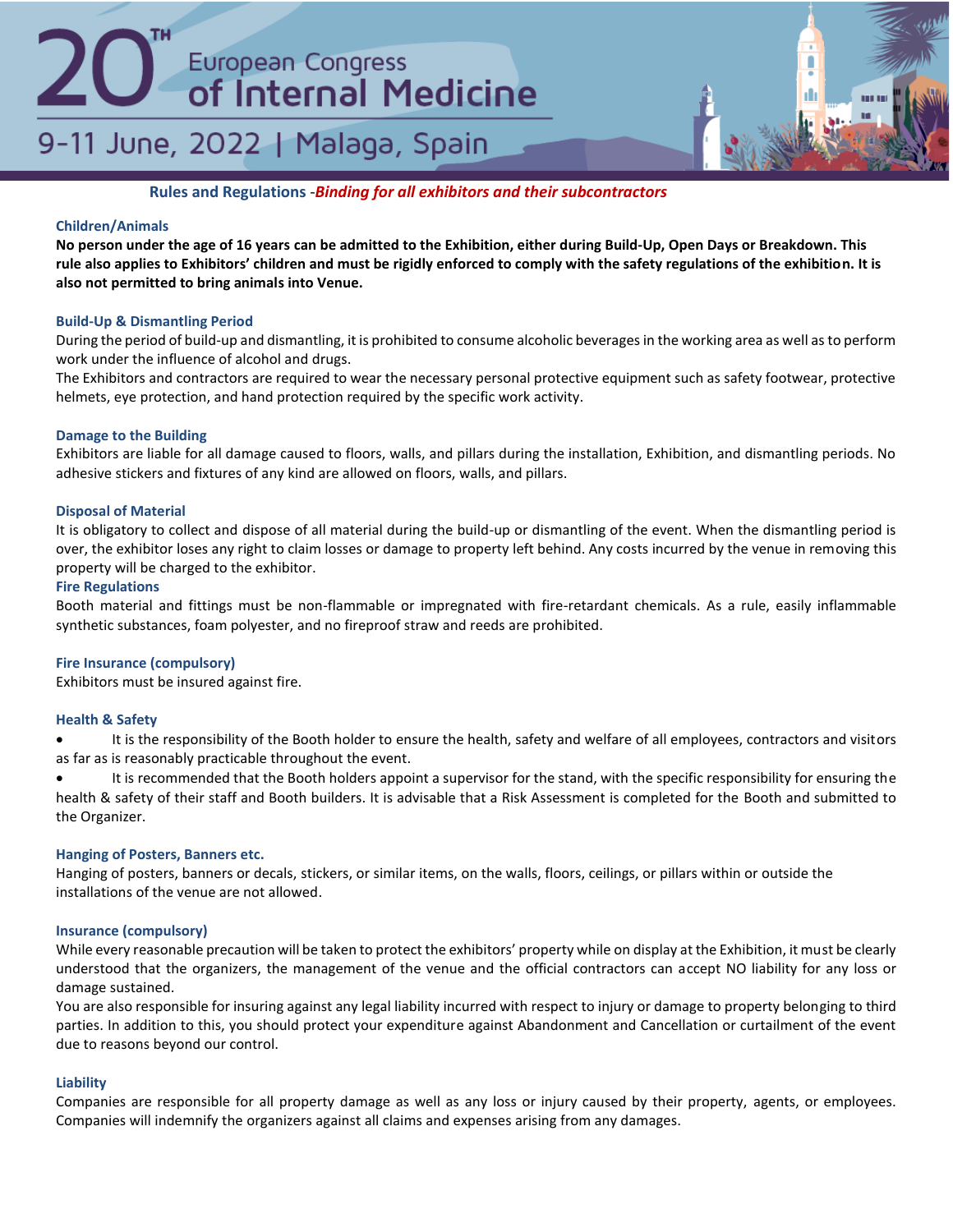## 9-11 June, 2022 | Malaga, Spain

If for any reason whatsoever the Exhibition needs to be abandoned, postponed, or altered in any way, either in whole or part, or if the organizers find it necessary to change the dates of the Exhibition, the organizers shall not be liable for any expenditures, damages or loss incurred in connection with the Exhibition.

The organizers shall further not be liable for any loss which the Exhibition or Exhibition contractors may incur due to the intervention of any authority which prevents or restricts the use of the venue or any part thereof in any manner whatsoever.

### **Sound equipment and Music**

In general, the use of sound equipment/music in booths is permitted as long as the noise level does not disrupt the activities of neighboring exhibitors.

Speakers and other sound devices should be positioned to direct sound inward (to be contained within the booth) rather than outward (toward aisles and other exhibitor booths).

It is difficult to establish decibel level restrictions. If an exhibitor or attendee is standing within ~3 meters of an exhibitor's booth and cannot carry on a normal voice-level conversation, the noise source is too loud.

- Further guidelines: ■ Live music is not allowed.
- The organizers reserve the right to require the exhibitor to discontinue any activity, noise, or music that is too loud

The organizers reserve the right to require the exhibitor to discontinue any activity, noise, or music that is deemed objectionable.

Exhibitors are reminded that third party copyrights should not be infringed. The organizers have no copyright responsibility in respect of any exhibiting company.

Proper dispensation must be obtained and any royalties due, paid prior to the use of materials. Should any copyright dispute arise, the organizers will not be liable for any resulting loss or damages, sustained by any exhibitor or third party.

### **Promotional Activities**

- All demonstrations or instructional activities must be confined to the limits of the Exhibition stand.
- Advertising material and signs may not be distributed or displayed outside the exhibitor's stands.
- Sound equipment must be regulated and directed into the Booth so that it does not disturb neighboring exhibits.

• Exhibition Management reserves the right to require the exhibitor to discontinue any activity, noise, or music that is deemed objectionable.

### **Security**

Please do not leave any bags, boxes, suitcases, or any type of product unattended at any time, whether inside or outside the exhibition area. The organizers cannot accept liability for loss of or damage to private property or goods.

■ Neither the FYCMA or the organizers can accept responsibility for the security of the booths and their contents. FYCMA well as the organizers are not liable for any possible loss, theft and/or damage occurred during the rental period of any goods. Exhibitors are fully responsible for the security of their booth and equipment.

Please consider hiring extra security for your booth if needed. This can be done via FYCMA.

### **Personal Transportation Vehicles**

Bikes, skates, electric scooter, and any personal transport by wheels are not permitted inside the building.

### **Special Effects**

Special effects lighting, live music, smoke, and laser projection may not be used in the stands. No permission will be given for projection in the aisles or on the walls of the hall.

### **Smoking Policy**

The FYCMA operates a NO SMOKING policy in ALL halls.

Participation by exhibitors is dependent upon compliance with all rules, regulations and conditions stated herein.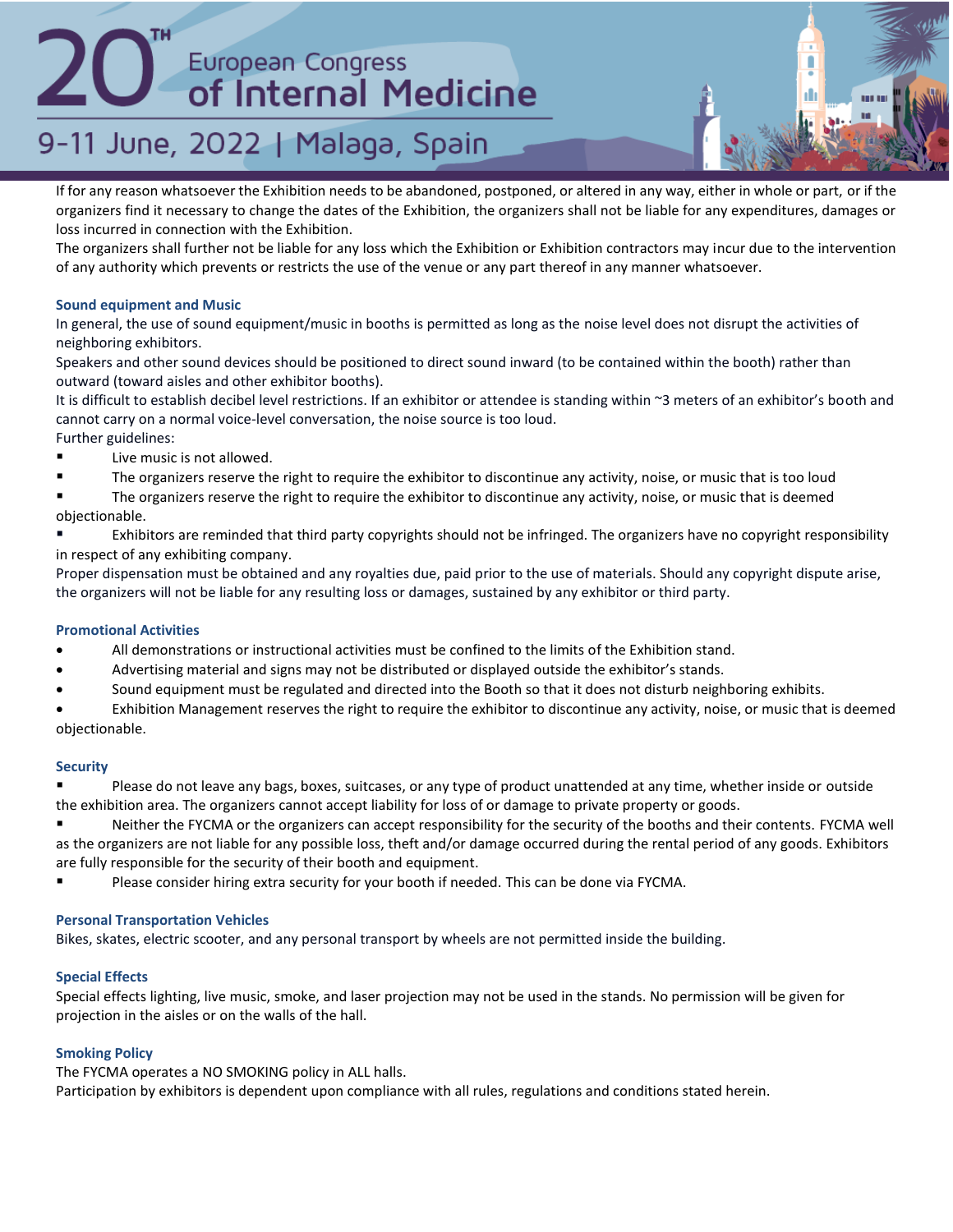

## **IMPORTANT: Safety Rules inside FYCMA Facilities [\(Compulsory\)](https://adpd.kenes.com/important-information-and-manuals/#1634212719284-70ef1a33-0365)**

**Safety Rules inside the venue Facilities (Compulsory) – [CLICK HERE](https://fycma.com/volverareunirnos/protocolo-eventos/?lang=en) Venues Rules & Regulations [here](https://efim.org/ecim2022/wp-content/uploads/2022/03/Regulations-and-General-Terms-and-Conditions-fo-Participation-in-Events.pdf) Venue services rates [here](https://efim.org/ecim2022/wp-content/uploads/2022/03/Services-Rental-Rates2021.pdf)**

## **[COVID-19](https://adpd.kenes.com/important-information-and-manuals/#1634212719284-70ef1a33-0365)**

**Please click [HERE](https://travelsafe.spain.info/en/) for information about traveling to Malaga and measures for COVID-19 in Barcelona**.